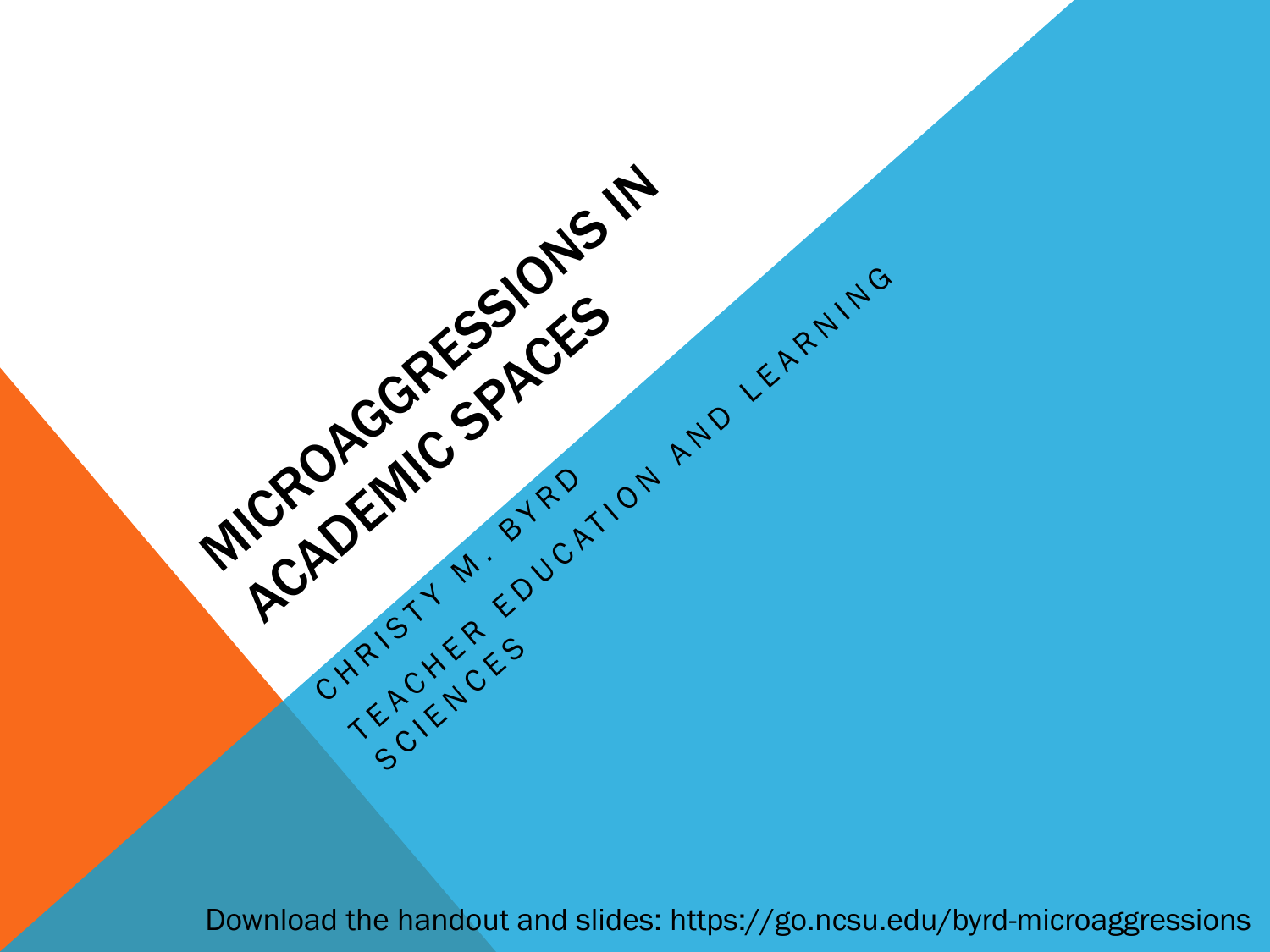### GUIDELINES FOR DISCUSSION

Listen to learn

Listen harder when you disagree or don't understand

Respect confidentiality

Talk in your breakout groups about what is OK to share outside the group

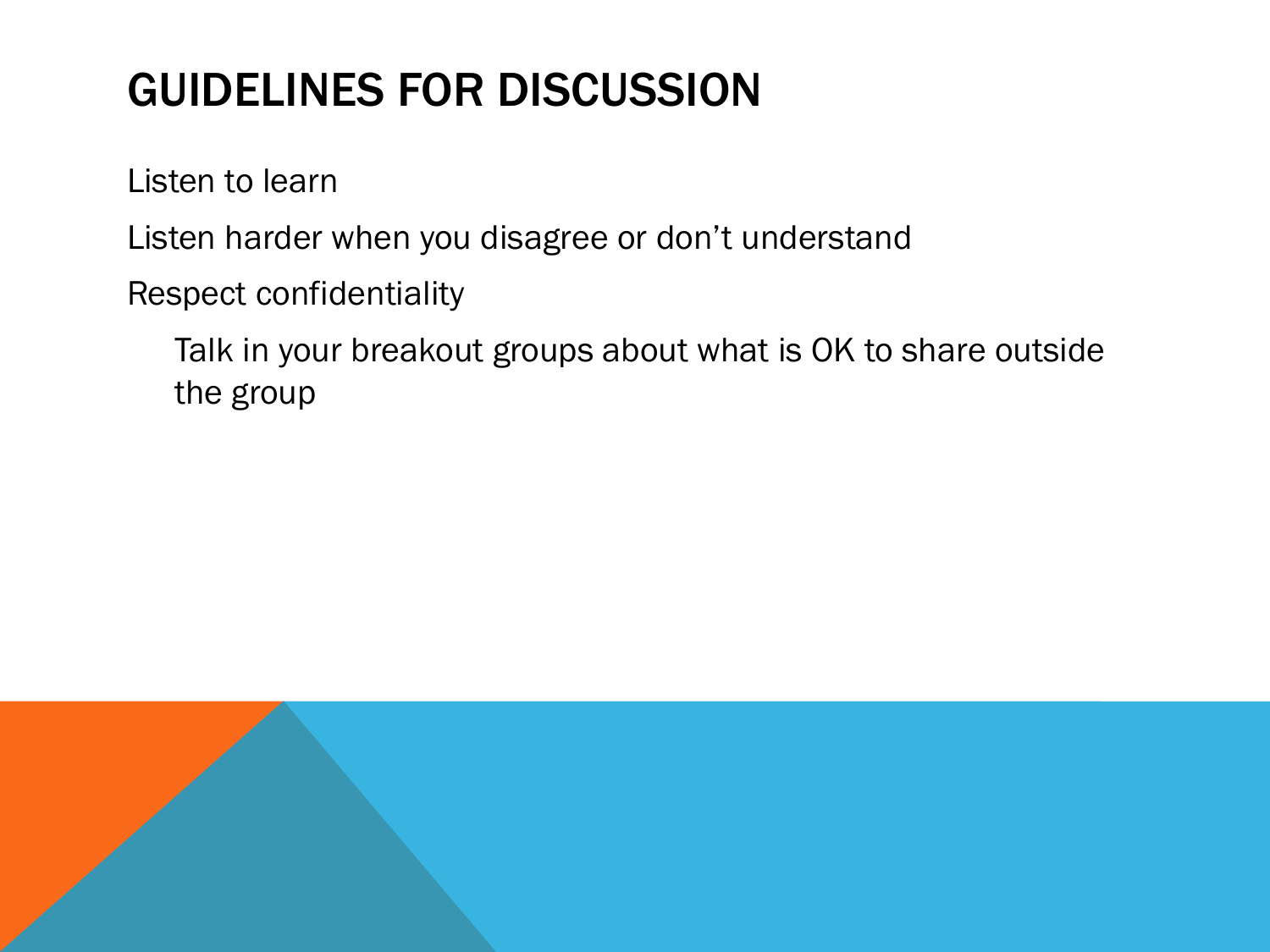### WHAT ARE MICROAGGRESSIONS?

Microaggressions are subtle and often unintentional verbal or nonverbal slights that demean an individual based on their membership in a marginalized group.

"You speak English so well!"

"You must be good in math, can you help me with my assignment?" (to an Asian person)

"Why do Black people have to be so loud? Just calm down."

"That's so gay"

- Assuming a student of color has cheated when they get a high score
- A teacher calling on males students more than female students

Take a moment to think of a microaggression you experienced. How did you respond?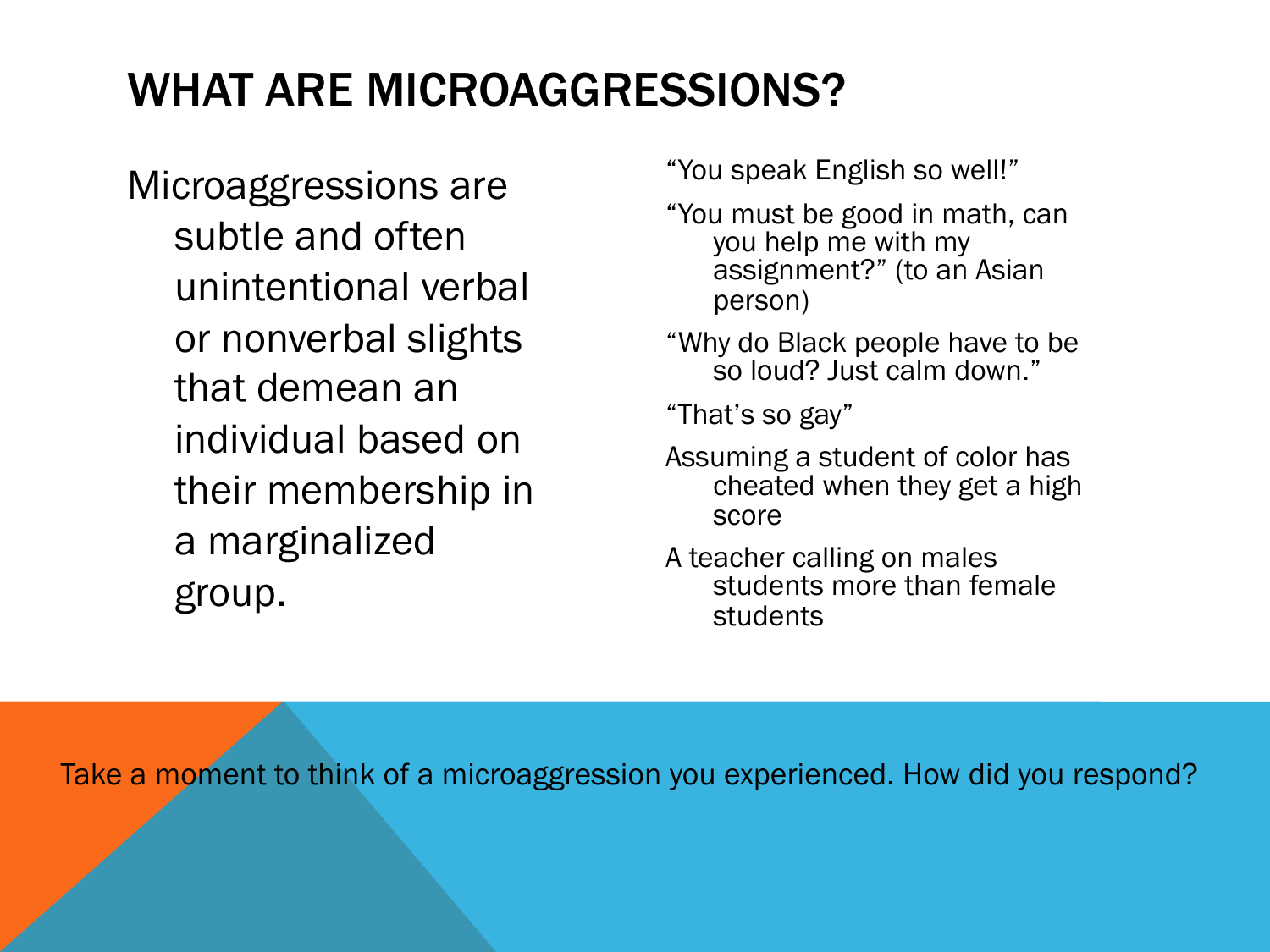#### MICROAGGRESSIONS HURT

For college students in particular, microaggressions have been linked to anxiety, depression, binge drinking, and poor academic performance(Blume 1971; Brown et al. 2015; Ong et al. 2013; Solorzano et al. 2000; Torres et al. 2010; Wong et al. 2014) Their subtlety and ambiguity make it difficult to detect and respond to microaggressions and make it difficult for targets to receive support.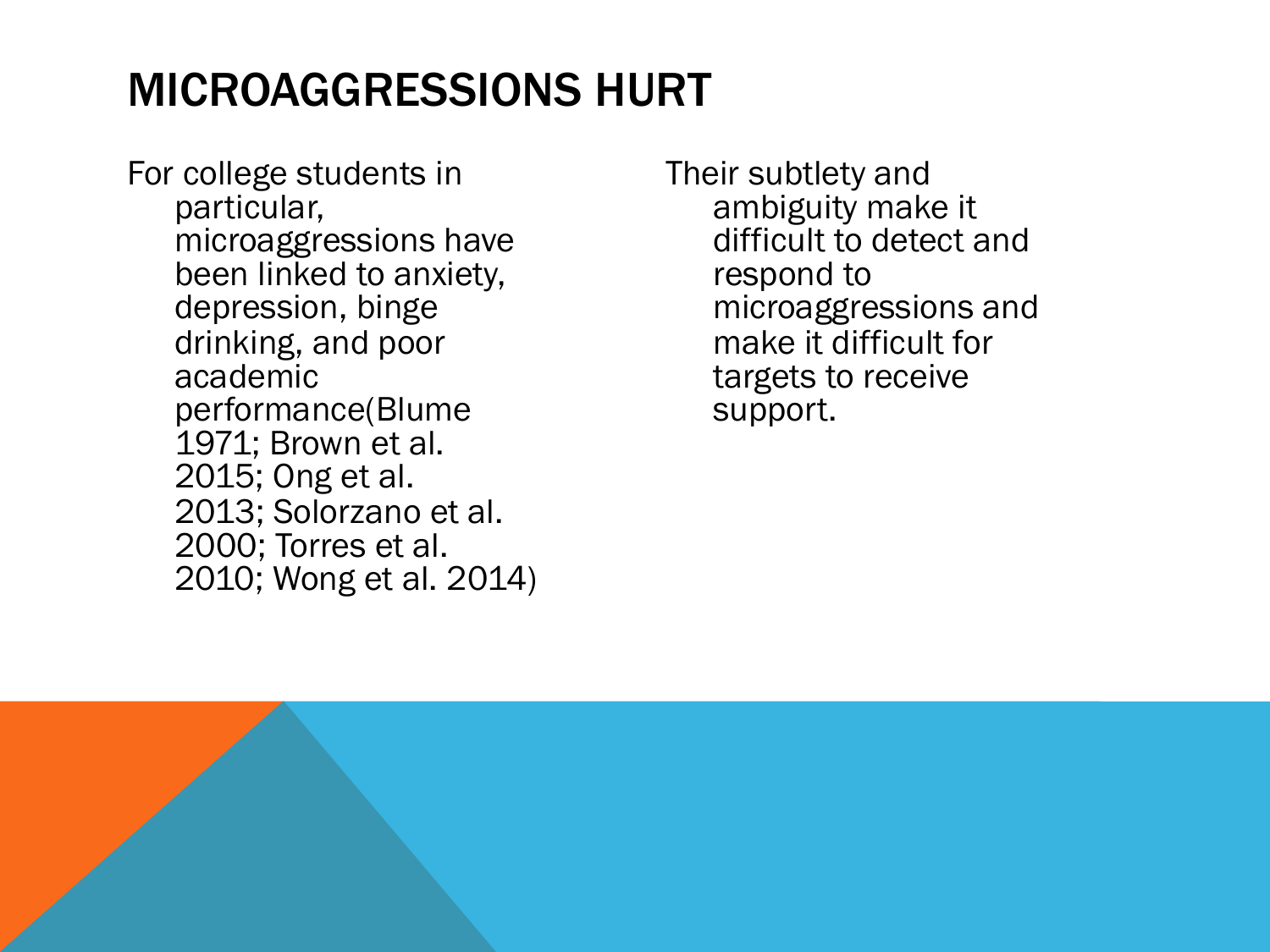### WHY CONFRONT IN THE MOMENT?

Research on discrimination in general and microaggressions in particular suggests that active coping strategies are associated with greater well-being later on (Dickter 2012; Grier- Reed 2010; Miller and Major 2000; Solorzano et al. 2000; Torres et al. 2010).

Confronting may not always be the best strategy.



It can reduce aggressor's bias(Czopp et al. 2012, 2006; Czopp and Monteith 2003; Gervais et al. 2010)



You may feel less guilty and are less likely to ruminate(Dickter 2012; Dickter and Newton 2013; Sechrist and Swim 2008; Shelton et al. 2006)



It sets a norm for others(Blanchard et al. 1994; Monteith et al. 1996)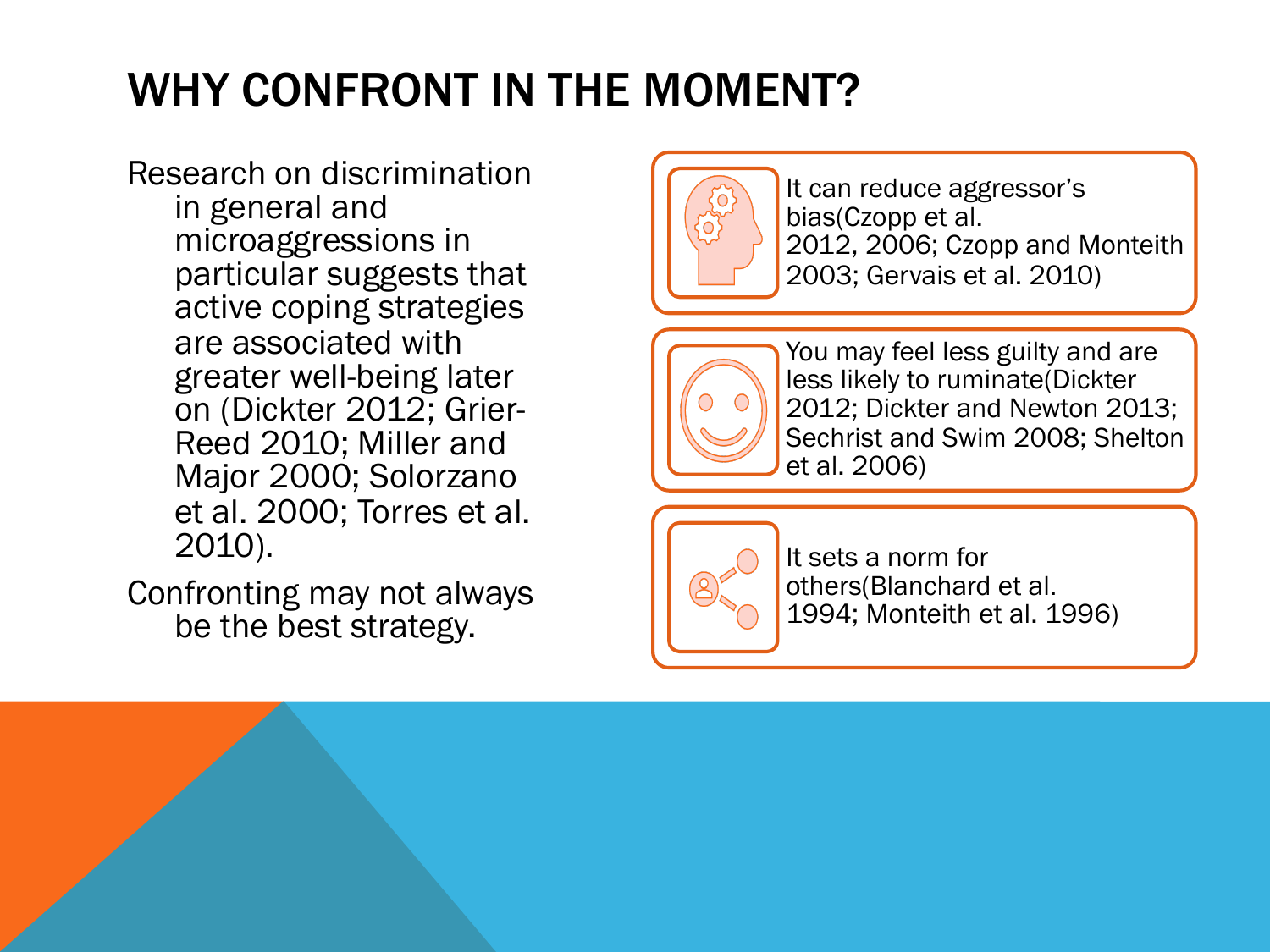### SOME TYPES OF CONFRONTATION ARE MORE EFFECTIVE

Hostile confrontations generate more backlash and make the confronter seem more unlikeable (Czopp et al. 2006; Hyers 2010; (Saunders and Senn 2009)

Messages focused on fairness are associated with less prejudiced behavior later (Czopp et al. 2006)

Responses that are active, polite, and positive seem to be most effective for reducing **prejudice** for the aggressor and reducing backlash against the confronter (Hillard 2011; Nadal 2013; Plous 2000; Sue 2003, 2010; Swim and Thomas 2006)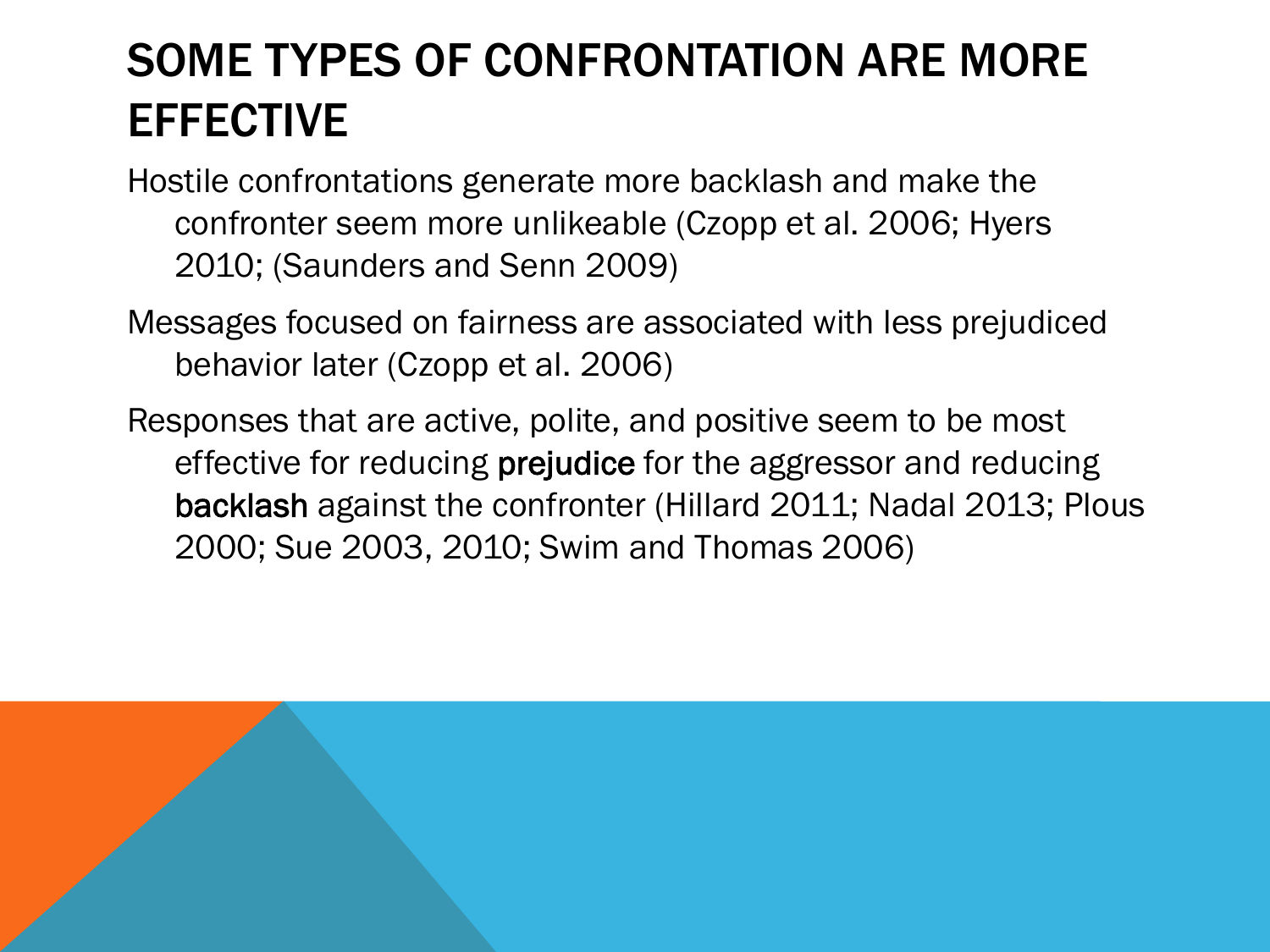

# Your goal

•What do you want to accomplish?

## Your role

•What is your relationship to the aggressor and bystanders?

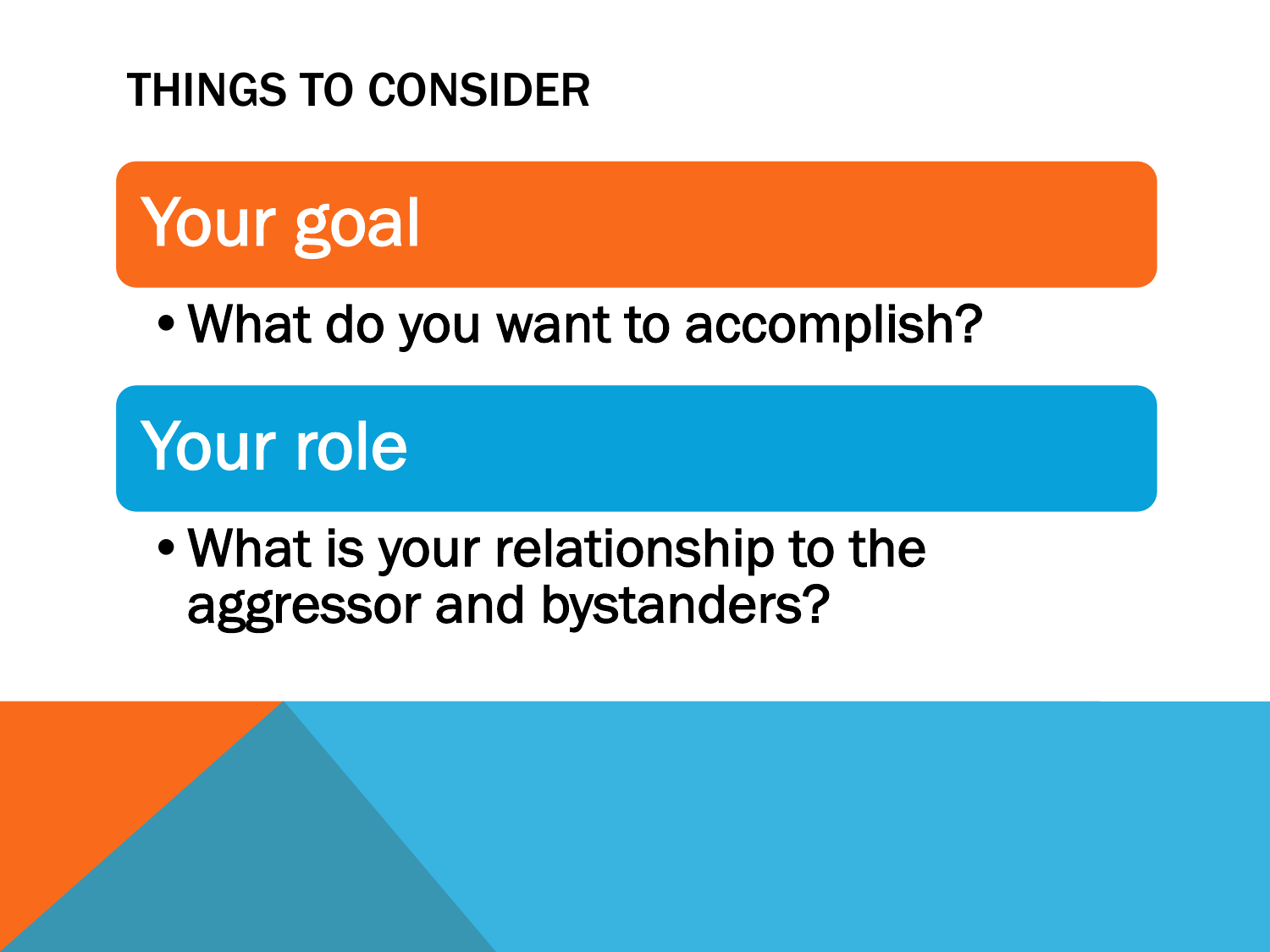#### HOW TO RESPOND

| Appeal to values                         | • "You're too smart to believe that!"                                                         |  |
|------------------------------------------|-----------------------------------------------------------------------------------------------|--|
| <b>Express your feelings</b>             | • "That hurts my feelings."                                                                   |  |
| Get them to explain                      | • "What did you mean by that?"                                                                |  |
| Empathize with the underlying<br>feeling | • "I know it's hard to find a job after college, [but affirmative action isn't the problem.]" |  |
| Give information                         | • "Actually, most people on welfare are White."                                               |  |
| Use humor                                | • "Are you Donald Trump now?"                                                                 |  |
| Involve others                           | • "Did you hear that?"                                                                        |  |
| Non-verbal response                      | • Roll your eyes                                                                              |  |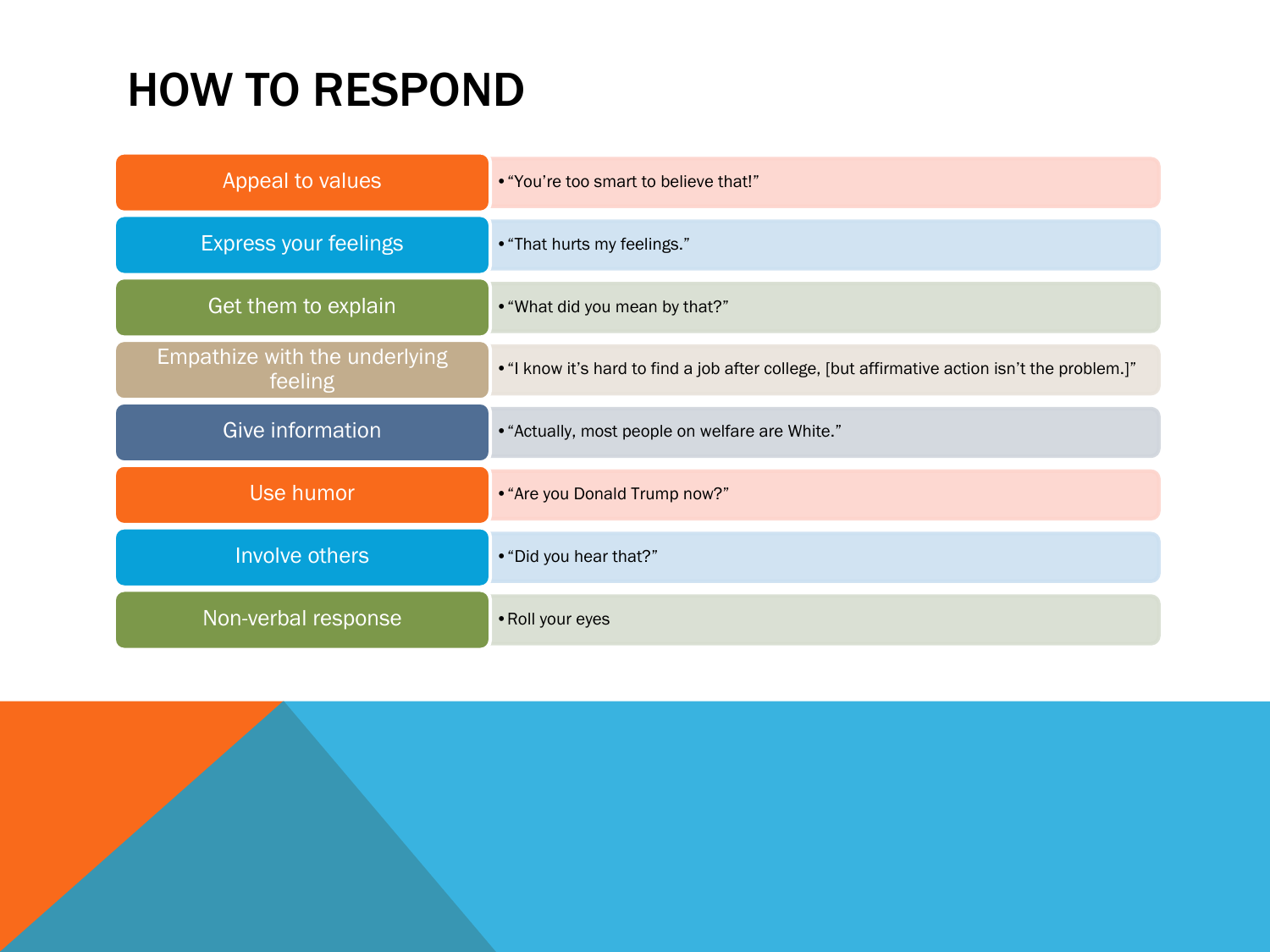#### HOW THEY MIGHT REACT

| <b>Denial</b>                         |
|---------------------------------------|
| Dismissal/minimization                |
| <b>Attack</b>                         |
| Claim it was a joke                   |
| Try to explain your misinterpretation |
| Guilt                                 |
| Freeze                                |
| Get others to agree with them         |
| Apologize/try to make up for it       |
|                                       |
|                                       |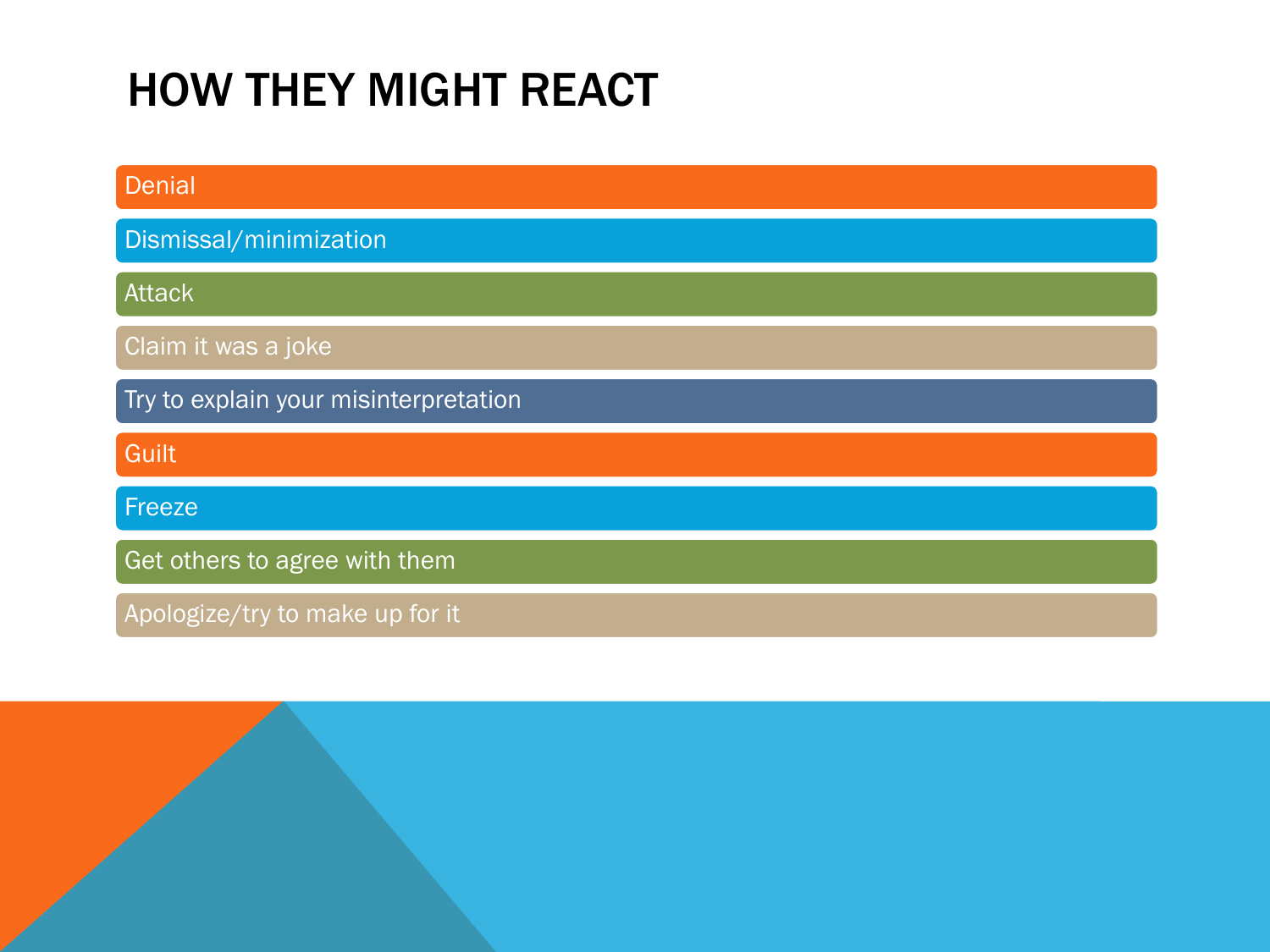#### BREAKOUT ROOMS

If you feel comfortable, share your experience with a microaggression. If you confronted, which response did you use and did you feel it was effective?

- Brainstorm alternative responses with your group. If you wish, practice saying them out loud.
- Discuss what types of responses are most useful in different circumstances.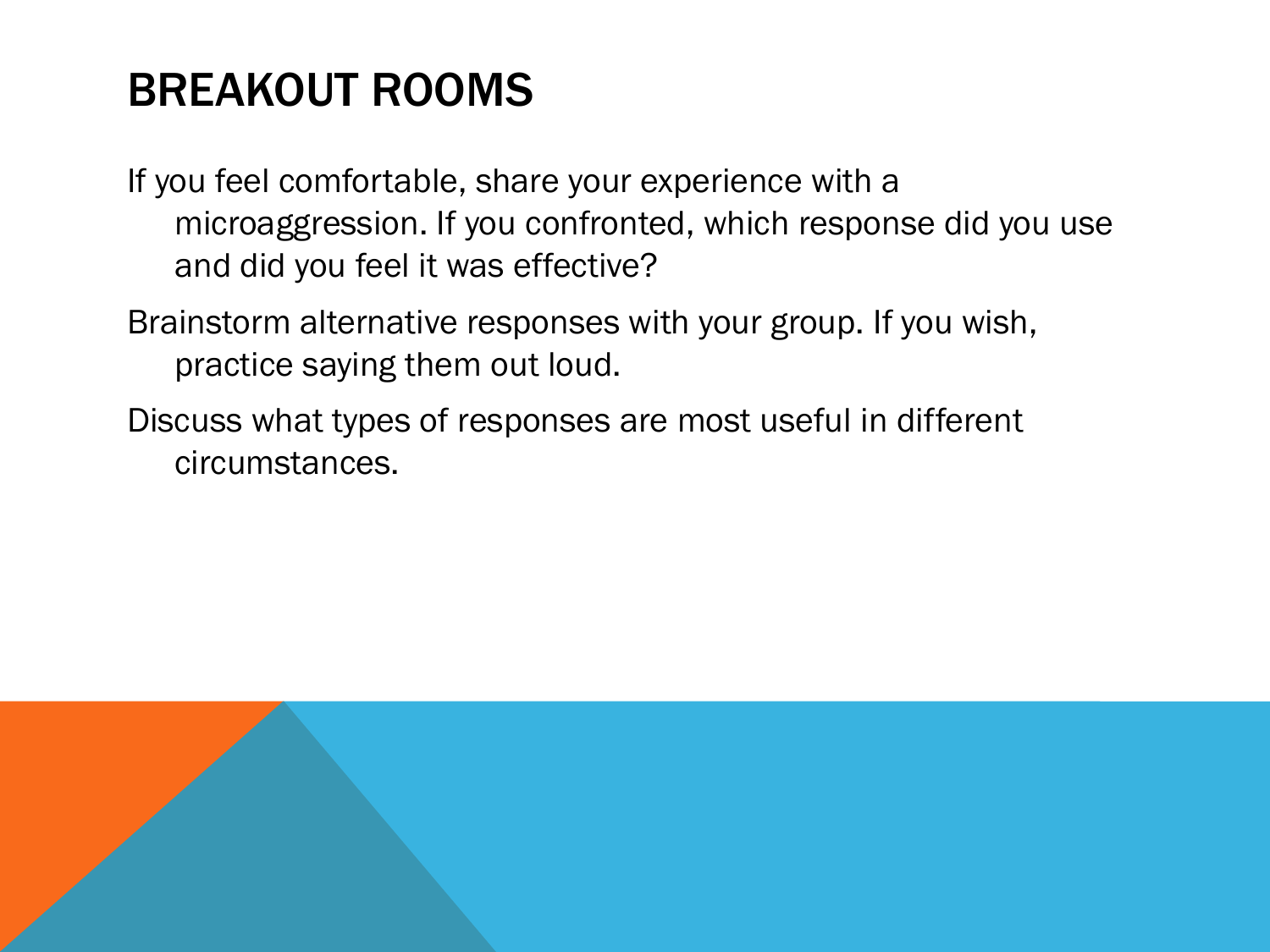| <b>Microintervention strategies</b>                                                                                                                                                                                            |                                                                                                                                                                                                                                                                                                                             |                                                                                                                                                                                                                                                                                                                                        |
|--------------------------------------------------------------------------------------------------------------------------------------------------------------------------------------------------------------------------------|-----------------------------------------------------------------------------------------------------------------------------------------------------------------------------------------------------------------------------------------------------------------------------------------------------------------------------|----------------------------------------------------------------------------------------------------------------------------------------------------------------------------------------------------------------------------------------------------------------------------------------------------------------------------------------|
| <b>Directed Toward Perpetrator</b><br><b>Microaggressions</b>                                                                                                                                                                  | <b>Directed Toward Institutional</b><br><b>Macroaggressions</b>                                                                                                                                                                                                                                                             | <b>Directed Toward Societal</b><br><b>Macroaggressions</b>                                                                                                                                                                                                                                                                             |
|                                                                                                                                                                                                                                | Make the "Invisible" Visible                                                                                                                                                                                                                                                                                                |                                                                                                                                                                                                                                                                                                                                        |
| Undermine the meta-<br>٠<br>communication<br>Make the meta-communication •<br>٠<br>explicit<br>Challenge the stereotype<br>٠<br>Broaden the ascribed trait to a<br>٠<br>universal human behavior<br>Ask for clarification<br>٠ | • Keep a log of inequitable practices as<br>you see them<br>Run your observations by allies who<br>can corroborate<br>Solicit feedback from fellow<br>۰<br>coworkers/students<br>• Monitor trends around recruiting,<br>hiring, retention, promotion                                                                        | Create partnerships with academic<br>institutions to analyze data related<br>to disparities in education, health<br>care, employment<br>• Disseminate research on disparity<br>trends to general public and media<br>Organize peaceful demonstrations                                                                                  |
|                                                                                                                                                                                                                                | Disarm the Microaggression/Macroaggression                                                                                                                                                                                                                                                                                  |                                                                                                                                                                                                                                                                                                                                        |
| Express disagreement<br>State values and set limits<br>٠<br>Describe what is happening<br>Use an exclamation<br>Use non-verbal<br>communication<br>Interrupt and redirect                                                      | • Boycott, strike, or protest the<br>institution<br>• Request meetings with intermediary or<br>senior leadership to share perspectives<br>• Exercise right to serve on boards to<br>voice your concerns<br>Delineate financial repercussions of<br>٠<br>continued macroaggressions<br>• Notify press or other media outlets | • Protest political leaders who<br>reinforce inequity and division/<br>support those who do not<br>• Revise and veto unjust community<br>policies, practices, and laws<br>• Lobby to your congressmen or<br>senators<br>Attend televised town hall<br>٠<br>meetings to voice your concerns                                             |
|                                                                                                                                                                                                                                | <b>Educate the Offender</b>                                                                                                                                                                                                                                                                                                 |                                                                                                                                                                                                                                                                                                                                        |
| Point out the commonality<br>٠<br>Appeal to the offenders values<br>and principles<br>Differentiate between intent and<br>٠<br>impact<br>Promote empath<br>Point to how they benefit<br>٠                                      | Describe the benefits of workforce<br>diversity<br>Institute long-term mandated training<br>٠<br>on cultural sensitivity for all levels<br>Infuse multicultural principles into<br>٠<br>organizational mission and values                                                                                                   | Raise children to understand<br>concepts like prejudice,<br>discrimination, and racism.<br>• Challenge silence/lack of<br>response to macroaggression<br>• Identify shared mutual goals<br>among people<br>• Increase community's exposure to<br>positive examples of diverse<br>cultures to offset negative<br>stereotypes and biases |
|                                                                                                                                                                                                                                | <b>Seek External Intervention</b>                                                                                                                                                                                                                                                                                           |                                                                                                                                                                                                                                                                                                                                        |
| <b>Alert Authorities</b><br>Report the act<br>• Seek therapy/counseling<br>• Seek support through<br>spirituality/religion/community<br>• Set up a buddy system<br>• Attend support groups                                     | • Report inequitable practices to your<br>union<br>• Create networking/mentoring<br>opportunities for underrepresented<br>employees/students<br>• Maintain an open, supportive, and<br>responsive environment<br>• Call on consultants to conduct<br>external assessments/cultural audits                                   | • Foster cooperation over<br>competition<br>• Foster a sense of community<br>belonging<br>• Create caucuses for allies and<br>targets<br>• Participate in healing circles,<br>vigils, memorials that remind us of<br>the consequences of hate                                                                                          |

#### Sue et al. (2019)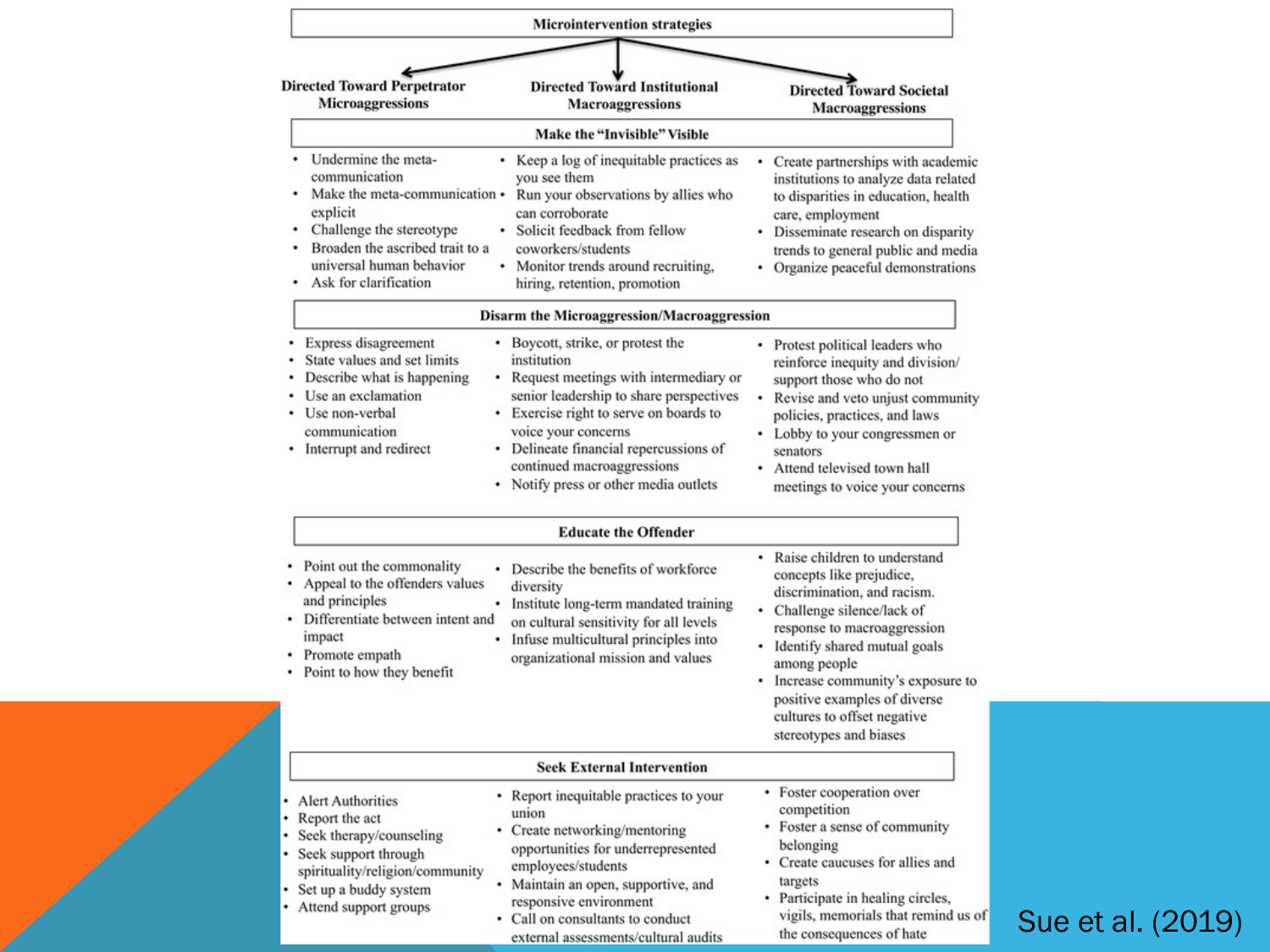### SUPPORT THE DEI TASK FORCE

Sense of Belonging Survey - open through Feb 23rd

Task Force Information: https://ced.ncsu.edu/advancing-dei/